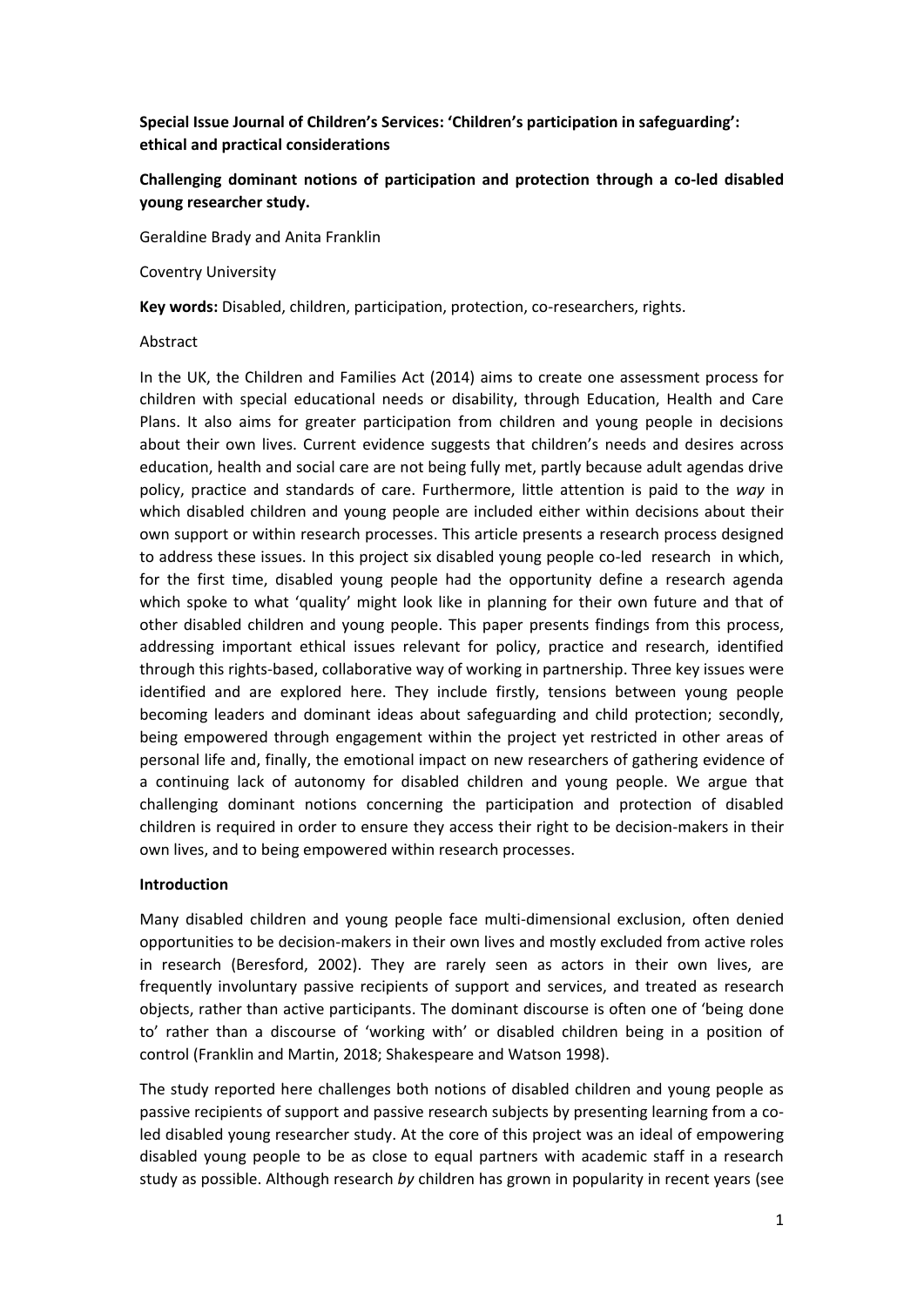for example, Alderson and Morrow, 2011: Lundy et al, 2011 and Bradbury-Jones and Taylor, 2015), there has rarely been discussion of the involvement of disabled young people as coresearchers or research leaders. Rare exceptions to this include Watson et al's study with children with little or no speech (2014) and Liddiard et al's online co-researcher collective (2018). Such attempts to address issues of inequality and power imbalance in a research study with disabled young people are unusual, and thus learning from studies which aim to push boundaries is vital. Barriers are often placed in the way, with many funders and institutions not prepared to see the value of lived experience and/or the potential of disabled young people to become competent co-researchers - often citing risks to the rigour of the research or not being willing to allow a more fluid approach to research design/approach at the outset of a project. This study, funded by DRILL/Big Lottery, aimed to address these gaps through:

- Training and supporting a group of disabled young people to co-lead, undertake and share research which defines quality and rights based Education, Health and Care Plans (EHCPs).

- Supporting disabled young people to develop a framework and resources to ensure that quality and rights are at the forefront in the development and review of EHCPs.

A co-led research study does not take place in isolation and therefore ideals of empowerment had to be balanced with demands, and rightful obligations, to protect and safeguard the safety and wellbeing of the disabled young researchers. This raised tensions on a number of levels:

- 1) The balancing act within the research study between the young disabled researchers becoming leaders and decision-makers but subject to imposed institutional and procedural constraints.
- 2) The young disabled researchers becoming empowered within the project but managing personal experiences in their own life where they have been, and continue to be, afforded few empowerment opportunities and are often subject to many restrictions in the name of protection or due to denial of their rights.
- 3) Considerations concerning the impact on well-being of the negative research evidence the young researchers gathered. Evidence which starkly highlighted to them entrenched tensions of ableism and over-protection, and the lack of autonomy in the lives of disabled young people generally.

Each of these sets of tensions will be explored through an honest account of how the research team (university academics and disabled young people) managed the situation through continuous dialogue and reflective practice.

## **Background**

## **Policy context**

EHCPs were introduced in England under the Children and Families Act (2014) which created one assessment of the education, health and social care needs of children with special educational needs or disability leading to an EHCP. The legislation also aimed for greater participation from disabled children and young people in decisions about their own lives. It sought to support them to identify issues that are of importance to them in their EHCP and to be involved in the review of their plan. However, concerns remain that disabled children's needs and desires across education, health and social care are not being fully met within this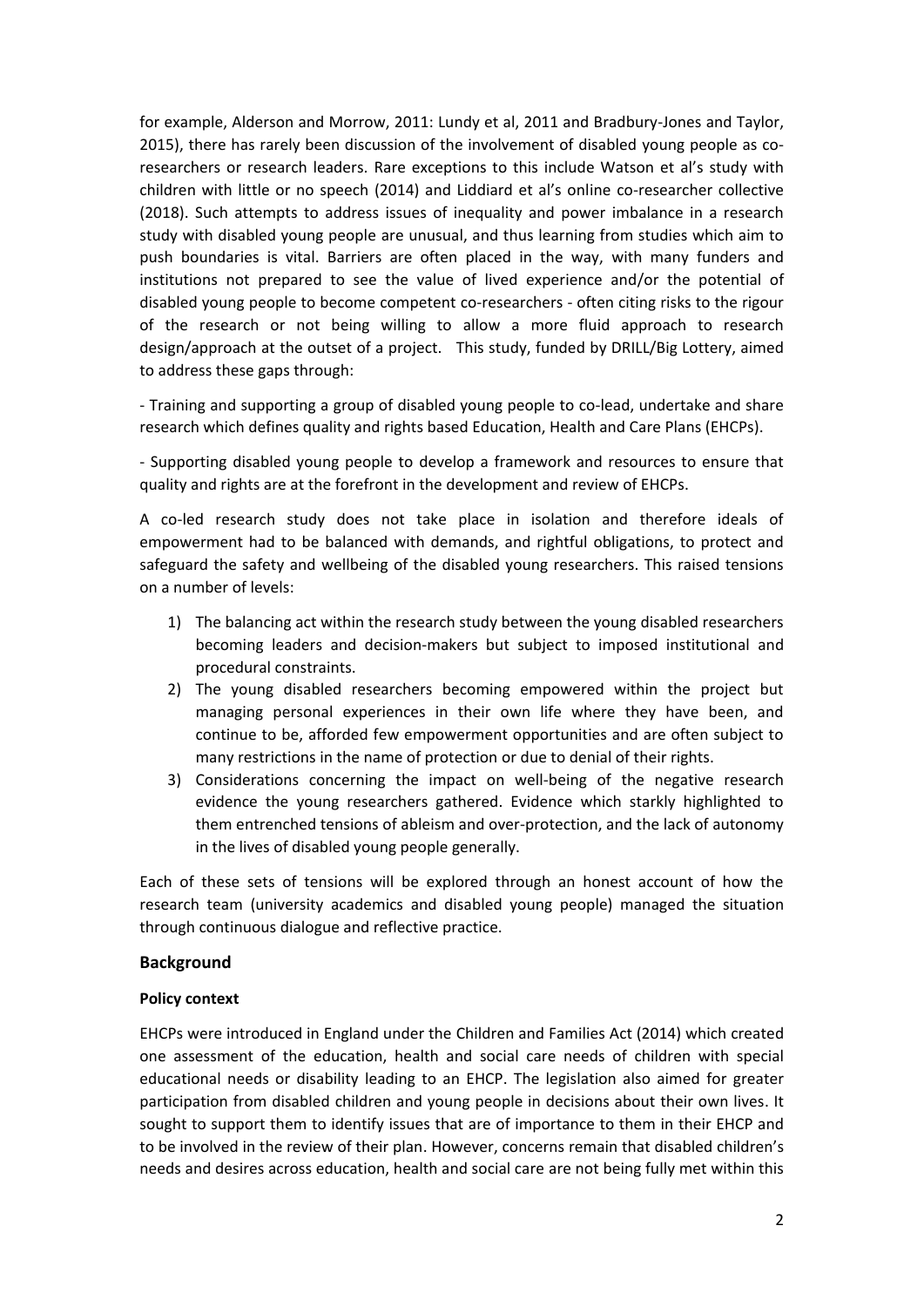new legislative framework, partly because adult agendas drive policy, practice and standards of care in this arena.

Prior to this study, the quality of EHCPs and whether they met the rights of disabled children and young people had not been examined, despite the fact that EHCPs are legal documents and should provide holistic support for disabled children and young people. The plan should also prepare disabled young people for independent living and for having choice and control in their lives. The wider findings from the study are reported elsewhere (www.ripstars.net) the purpose here is to explore the often unreported reflections from working in partnership with disabled young researchers and to share that many of the perceived barriers or concerns to working in inclusive, empowering ways are often unfounded. Through reflective practice and working with values that recognise the strengths and rights of disabled young people, this paper aims to challenge dominant notions of passivity and/or the inability of disabled young people to be involved in decision-making, and produce rigorous research.

## **Disabled children and participation**

Under the United Nations Convention on the Rights of the Child (1989), 'participation' is understood as the right of the child to express their views in matters affecting them and for their views to be taken into account in decision making (Article 12). All children have this right regardless of any impairment or how they might communicate. Participation, involvement, co-design and co-production are all terms that are often used interchangeably to describe in essence a shared decision making process. However, for shared decision making to be meaningful it is important to be explicit about the level or degree of power that a child has in that process. This is to ensure that participation or involvement in decision making refers to more than children merely being present, and enables them to actively influence decision-making by others or to take a lead in making their own decisions (Cavet and Sloper, 2004; Franklin and Sloper, 2006). It is argued that the nature of power sharing with children should be determined by the circumstances and by the wishes of the children taking part (Kirby et al, 2003).

This right to participation is embedded in Article 12 of the UNCRC and in domestic law in England (e.g. Children Act (1989, 2004) and within the Children and Families Act (2014)). Lundy (2007) conceptualised Article 12 outlining four chronological steps to be followed in the realisation of this right:

*Space*: children must be provided with the opportunity to express their views in a space that is safe and inclusive.

*Voice*: children must be facilitated to express their voice.

*Audience*: the view must be listened to.

*Influence*: the view must be acted upon as appropriate and the reasons for the decision taken must be communicated to the child.

Thirty years after a child's right to involvement in decision making was established in international law, disabled children and young people continue to report that they do not feel listened to and are not involved in key decisions being made about them (Franklin and Martin, 2018). The opportunities for space, voice, audience and influence remain in short supply for this marginalised group. Research indicates that basic rights, such as access to communication and information, are denied to this group, with access to a communication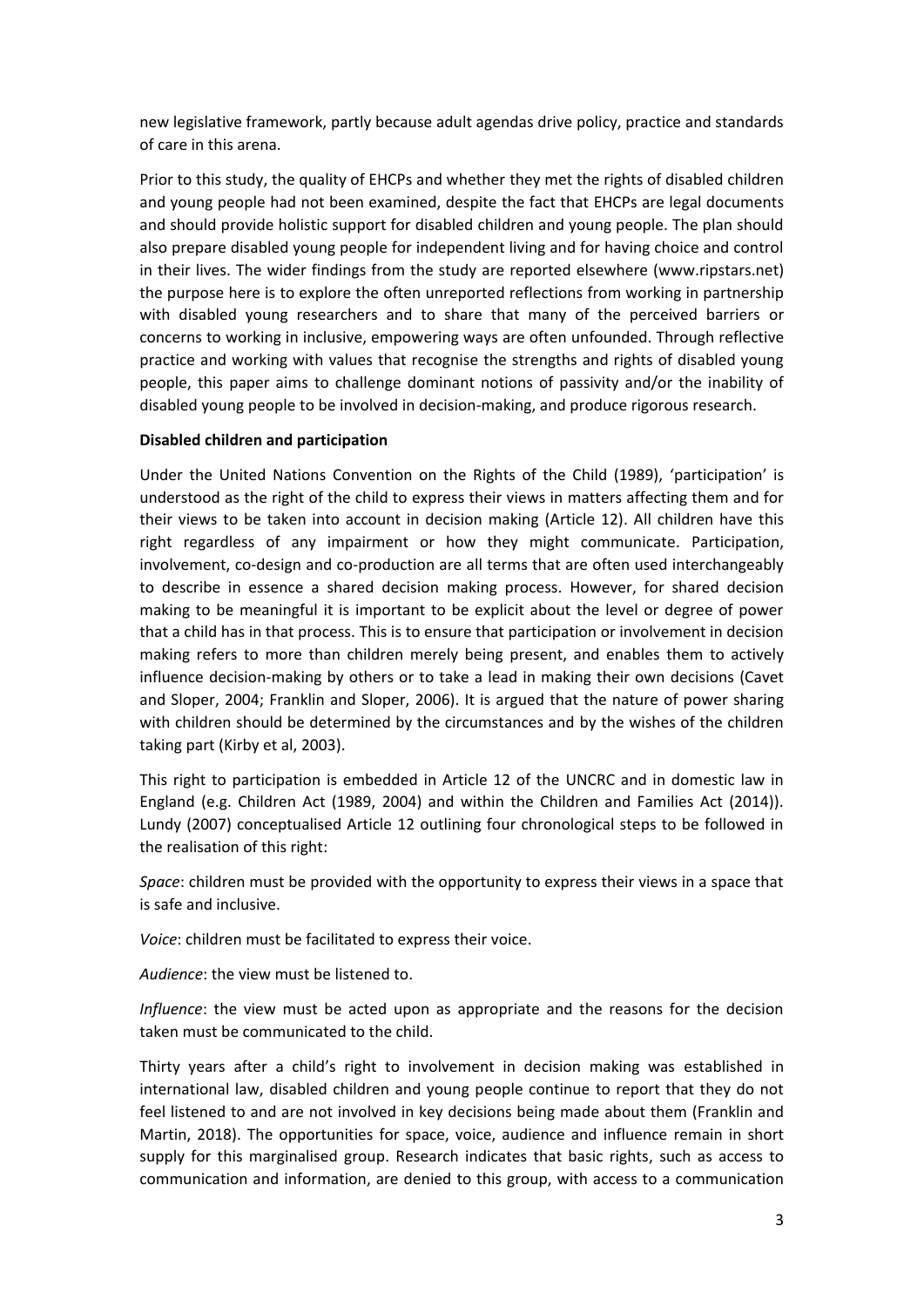system/method and access to people who understand a young persons preferred communication method a first consideration for participation (Franklin and Sloper, 2009). Realising a child's right to participate is of particular importance when decisions are taken concerning a disabled child – as they are subject to more surveillance and intervention by services and adults than non-disabled children. Decisions about disabled children's lives are often made by professionals they have not met, and they have little say in aspects of their lives. This has a negative impact on their autonomy and dignity.

Once it is accepted that disabled children and young people should be included in matters affecting their own lives, decisions need to be made about how best to do so. The *way* in which disabled children and young people are included in decisions about their lives has received very little attention (Franklin and Martin, 2018). Disabled children face barriers to being part of groups which are vocal and used to having influence on policy or practice. For disabled children what is understood by 'participation' varies and it is often assumed that asking a child a question equates to participation and will reduce unequal power relations. Consequently, for disabled children who are rarely afforded control in their lives, experience of choice and decision-making can be lacking. This lack of experience can often be interpreted as a sign of incapacity or incompetence to be decision-makers thus creating a cyclical barrier to enacting their right to participation. This is assumption of incapacity is often made of children generally (Alderson, 2007; Lundy et al, 2011), but there is also an added dominant presumption which defines disabled children as lacking the right to a level of autonomy, choice and self-determination or discourses suggesting they are too vulnerable to be decision-makers and therefore in need of protection from risk of harm (Franklin and Sloper, 2006).

## **Dominant ideas about safeguarding of disabled children**

The idea that disabled children are passive and dependent, not always capable, needing adult intervention and protection and liable to make inappropriate choices, has led to strong leanings towards over protection of those who are deemed 'vulnerable' (Shakespeare and Watson, 1998). Yet, at the same time, disabled children can be under-protected from very real harm, such as abuse and exploitation (Franklin, Raws and Smeaton, 2015) and this is not always recognised. Engagement with children in decision-making is a firmly established principle in the government's statutory guidance on safeguarding and protecting children (Working Together to Safeguard Children, DfE, 2017). Yet evidence shows that rarely are disabled children involved in conversations about their own safety and welfare or are listened to when they do disclose abuse (Jones et al, 2017). In practice, disabled children's rights to protection and participation are often seen as in opposition, yet they are interlinked and indivisible (UNCRC, 1989). Within research which seeks to address power imbalances and fully facilitate disabled young people's participation, attention to both sets of rights, is required to ensure meaningful, ethical, and safe co-led research with disabled young people.

## **Methodology**

As previously described, it is still very rare for disabled young people to be in positions of power within a research project. This study set out to share all decision-making with the young researchers, aiming for the highest level of participation possible in the circumstances (Shier, 2001; Hart 1992). In practice, three parameters to this were discussed at the outset of the project: decisions had to keep everyone safe and we had to comply with research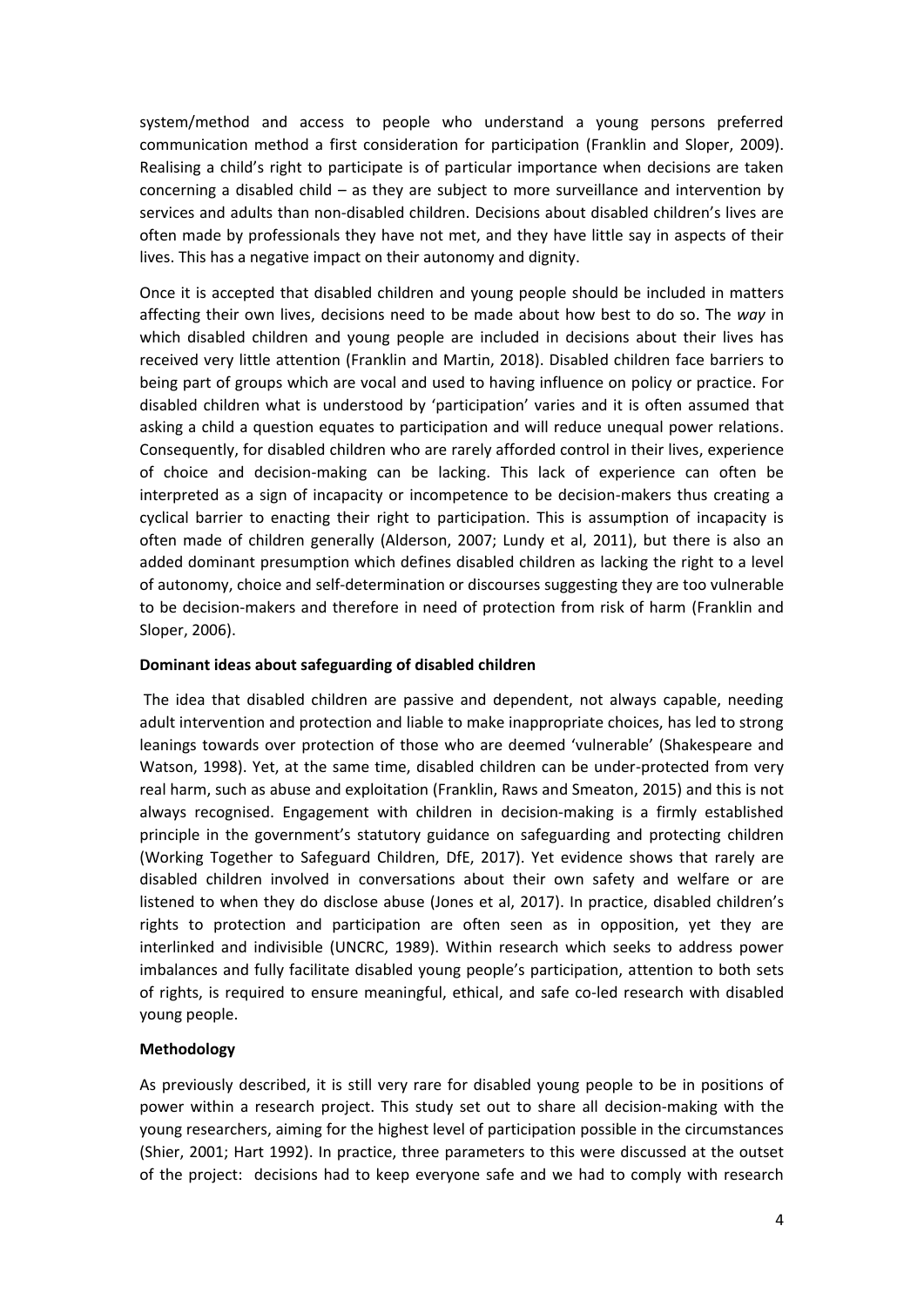ethics; the overall research question had to be answered as this is what we were funded to do; and we had to sensibly use the budget to achieve our goals. These parameters were fully explained, agreed and taken seriously by the young disabled researchers who understood the importance of them. All other decisions were then jointly undertaken.

The research team consisted of Anita Franklin, Geraldine Brady and six disabled young people (aged  $16 - 23$  years), with research assistant support for part of the project. Together the group had the opportunity to define a research agenda which aimed to address what 'quality' and a rights-based approach might look like in planning for their lives and futures and that of other disabled children and young people.

As all fieldwork was to be undertaken by the young disabled researchers the University team developed a training package to ensure that the group of disabled young people had the knowledge, skills and confidence to be researchers. This involved building on the awardwinning collaborative research methodology developed by VIPER (2012) by: introducing them to the research process; understanding issues of ethics, confidentiality, anonymity and safeguarding, designing interview schedules, sampling, how to undertake peer interviews and interviews with parents/carers and professionals, undertake data analysis, report writing, developing policy and practice recommendations and designing an accessible report and practice framework for professionals. In addition the young researchers also wrote think pieces, blogs, co-designed and co-produced all project outputs and associated resources. They also worked with internationally renowned disabled activists, graphic design students, an actor coach and graphic illustrator. This was important in supporting them to establish their individual and group identity; in upskilling them; and giving them the confidence and, in their words, professionalism to be treated as bona fide researchers and respected by the people they wished to research and influence.

The group worked on creating their identity, RIP: STARS (Research into Plans: Skilled Team with Ambition, Rights and Strength) – this was the shared name across all of us – we all became a RIP: STAR. Whilst we developed a strong research identity we were also all very different individuals. In thinking about the identity of particular marginalised groups 'there often exists a misapprehension that people who share the same group identity or label are a homogeneous group. But just as there are differences between insiders and outsiders so there are differences between insiders' (Brady, Brown and Wilson, 2012: 155). While the label of disability was shared there remained differences amongst the group in terms of social background, educational experience, access to resources, gender, ethnicity and age. From the outset we aimed to recognise and acknowledge this diversity and identified the skills and interests of all, finding opportunities to apply skills to the project and to further develop them through the introduction of new opportunities.

Our values were anchored in the social model of disability and the rights of disabled young people to be involved in decision-making as enshrined in the UNCRC and United Nations Convention on the Rights of Persons with Disabilities (UNCRPD) (2006). The social model of disability defines disability as the social restriction placed on people with impairments by society. Thus people are disabled by discrimination, prejudice and by a society that fails to address their needs in terms of social relations and structures, and not as a result of their individual impairment (Oliver, 1996). Beresford (2002) argues that the social exclusion of disabled children continues because authorities locate the "problem" in the disabled child rather than considering external factors such as social, physical and organisational structures that contribute. Although the social model of disability has been critiqued and further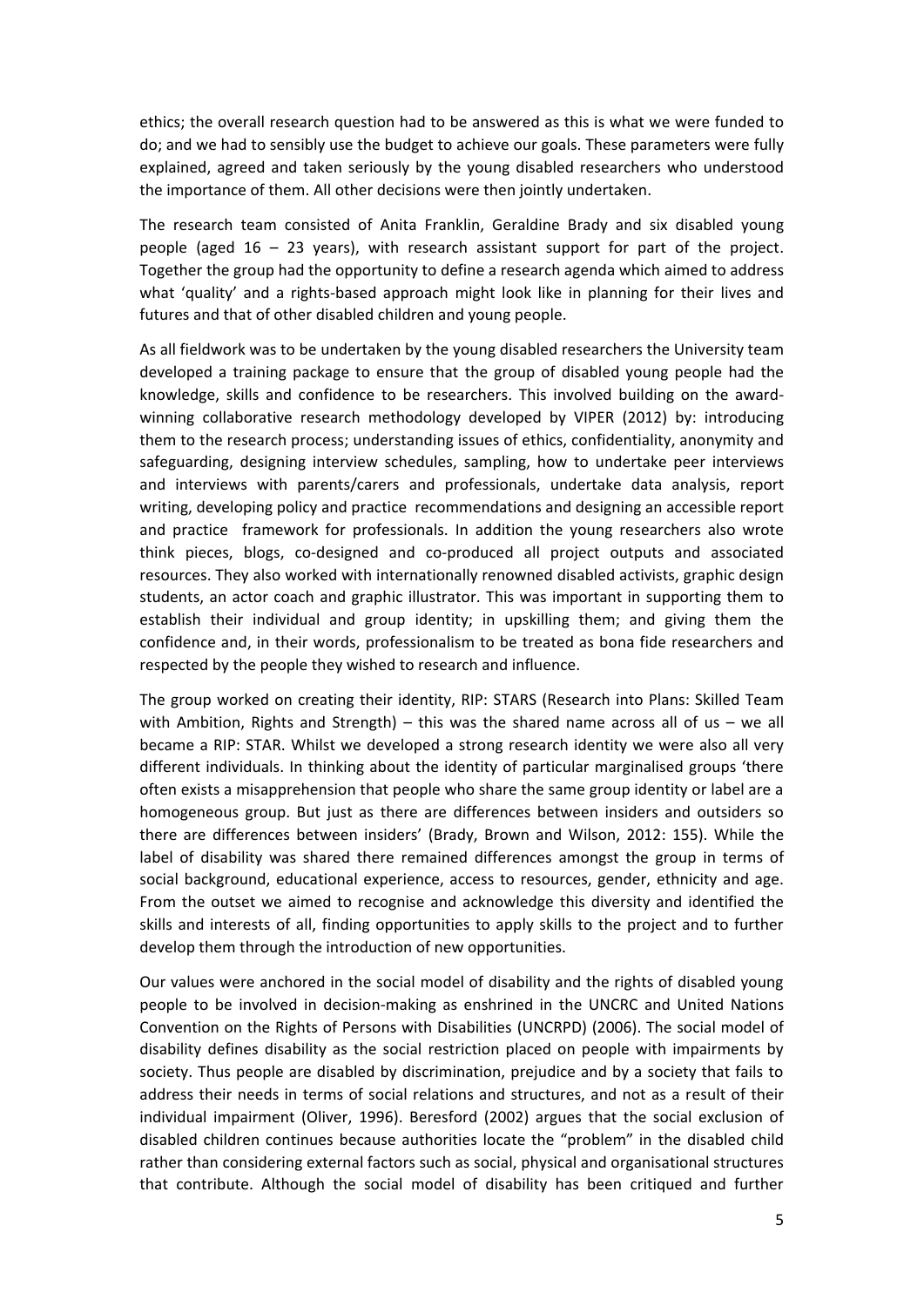developed (eg. Thomas, 2004), it does provide a helpful framework for considering how the lack of participation of disabled children is shaped by structures and attitudes rather than seeing disabled children through a medicalised lens of being "incapable" or locating "the problem" within. Thus the onus was on the academic team, in partnership with the young researchers, to address any barriers faced by the young disabled researchers to their participation and to the enactment of their rights to be involved at all levels of delivery of the research.

Although the above formed our value base and theoretical underpinning, as professionals, we also had the responsibility to consider the ethical implications of this approach. Others such as Bradbury-Jones and Taylor (2015) have considered some of the challenges and solutions in co-researching with children. However given the additional discriminatory barriers experienced by disabled children, a focus on this group is much needed. Both the training of young researchers and the delivery of the research necessarily involved engagement in thinking through tensions between the right to participate and the right to be protected and safeguarded from harm, in daily life and in the research setting and process.

# **Ethical and practical issues considered within the context of empowerment and safeguarding of disabled young researchers in the study**

# **1) Becoming leaders/decision-makers and complying with safeguarding procedures**

One of the tensions throughout the project was the balance between the young disabled researchers becoming leaders/decision-makers but subject to imposed institutional/procedural constraints and in particular our duty of care to keep the young researchers safe when attending training meetings, fieldwork visits and conferences. Although we endeavoured to reduce power imbalances between the academic staff and young people wherever possible, the need for intrusive questions about medical details, medications, and parent notification in the name of safeguarding had the potential to change the dynamic of the group, and undo our desires to create as much equality of power as possible.

In interactions with university colleagues and organisers of meetings and conferences the starting point for interaction with the group was often, 'what are their conditions? What disability do they have?' and judgements about "how disabled are they?" We were keen not to label young people and resisted describing any individual in terms of conditions or diagnoses, in keeping with the social model of disability. It became apparent that this was not usual and a social model of disability was not well known about. Davis and Watson (2001) found that disabled children are often not recognised as children first, in discourses on childhood and on disability, with an over-focus on their impairment which can lead to them being 'othered', regarded as different from the normative concept of 'the child'.

In order to address some legitimate need for information and as an alternative to objectifying assessments we created 'About Me' documents which were about the young person, sharing what we needed to know to keep them safe. This included their likes and dislikes and how we could make the sessions, interviews and conferences accessible in terms of meeting their needs. Importantly information was only asked for on a 'need to know' basis. The group agreed that this was more empowering than their previous experiences of their personal information being managed. It enabled us to accommodate preferences for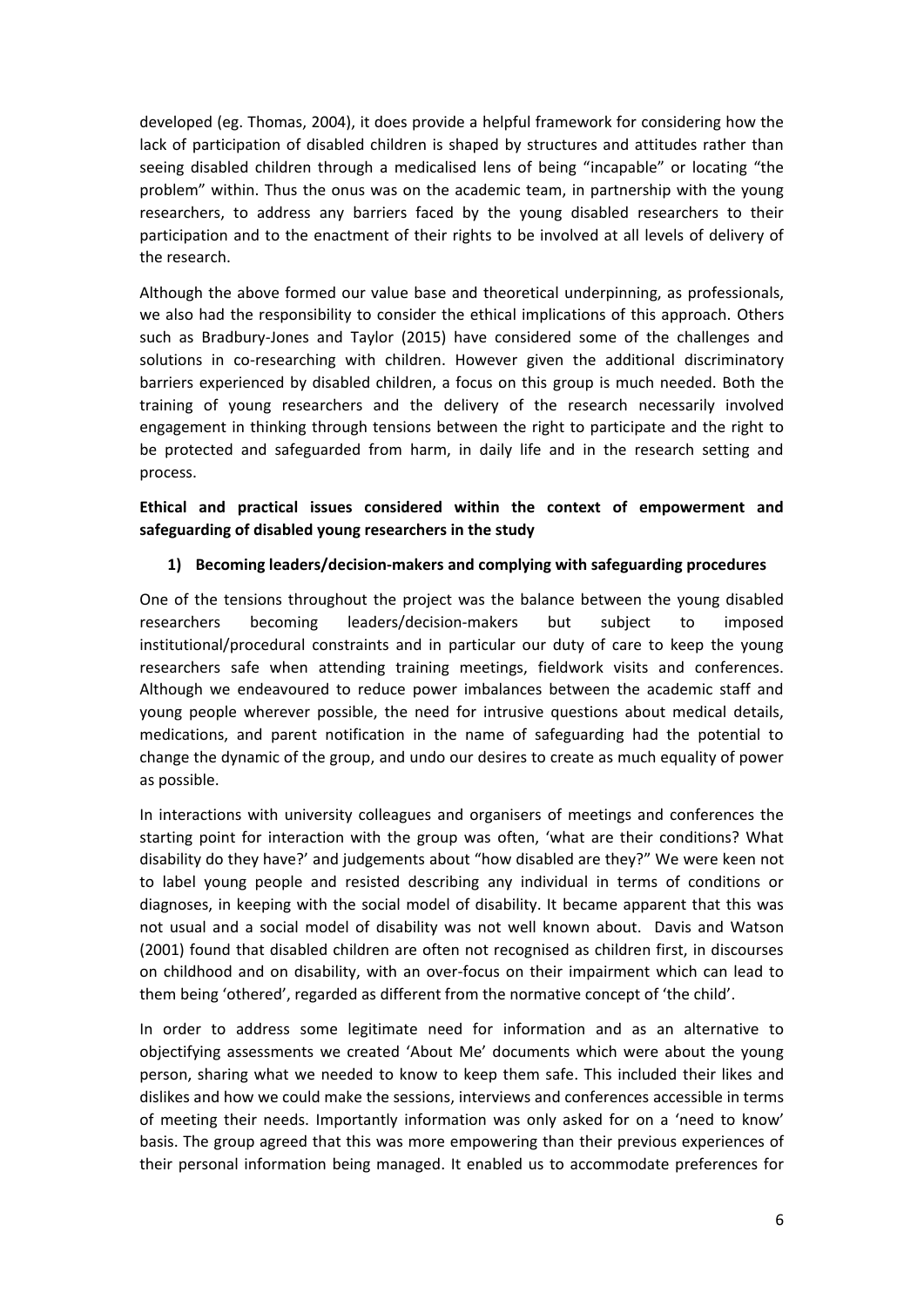expression of views and ensure young researchers were as comfortable as possible participating in each session or activity. An additional consequence was that, over time the young disabled researchers became adept themselves at challenging those that wished to define them by an impairment label.

Inevitably, university risk assessment forms also needed to be completed as part of research ethics procedure. We ensured that any 'risk' described was always contextualised, based on a situation or circumstance, rather than appearing to be located within an individual young person themselves and without reference to notions of any inherent 'vulnerability'. Whilst all of the young researchers were 16 or over, and we did not require parental consent, we asked permission from the young researchers to contact their parents if we needed to (for example, when activity required an overnight stay). It was their choice whether to allow any contact, apart from in the event of an emergency. This was a choice that had been denied for some previously. Disabled young people are familiar with parents making decisions and choices on their behalf. Our alternative approach signified our attention to power disparities between the young person and their parent, and the young person and the researcher. Where possible we communicated only with the young person, respecting their autonomy.

Safeguarding the well-being of the young people within the training and research process involved the question of what would happen when the project was over. Managing expectations; thinking about the end at the beginning; planning an exit strategy and process for closure; and not over-promising were key to the success of this project. It was crucial for the RIP: Stars group that we (as academic researchers) provided some structure to the process, notwithstanding the need for flexibility or potential for new directions led by them. The group needed to trust that we knew what we were doing, had belief in them and it was crucial that we all trusted each other.

Towards the close of the project, whilst reflecting on the research journey of our group and preparing to share with others issues encountered (including through writing this paper, informed by the group of six), we were interested to know at what point of the 15 month project the young people trusted the researchers. The first response to our question of when did you trust us was '*When you were human'*. In unpicking what was meant by this we learnt that young people needed to know who they were talking to, know about us, things about us and our lives that we were willing to share. They compared us to some other professionals that they had encountered in their lives and whilst they understood that professionals are busy people, which may have implications for building personal relationships, they stated appreciating us '*not being emotionless'*. Feeling that they were able to trust the researchers was particularly important for the young people that had often been disappointed by adults.

We built in time to talk and listen, opportunities for each to talk separately to one of the team if they wanted to, especially about difficulties outside of the project. This was possible as there were usually three researchers and six young people, the sessions were between 2.5 (evening) and 5 hours (weekend) and we met over 30 times. We had all been involved in previous research projects where such matters were not as well considered and had learnt from experience that taking a genuinely co-creative, participatory approach with children and young people involves time, consistency and adequate resourcing.

Being clear about what was possible over the course of the project also seemed to aid relationship building. Although we were confident that there would be a number of 'added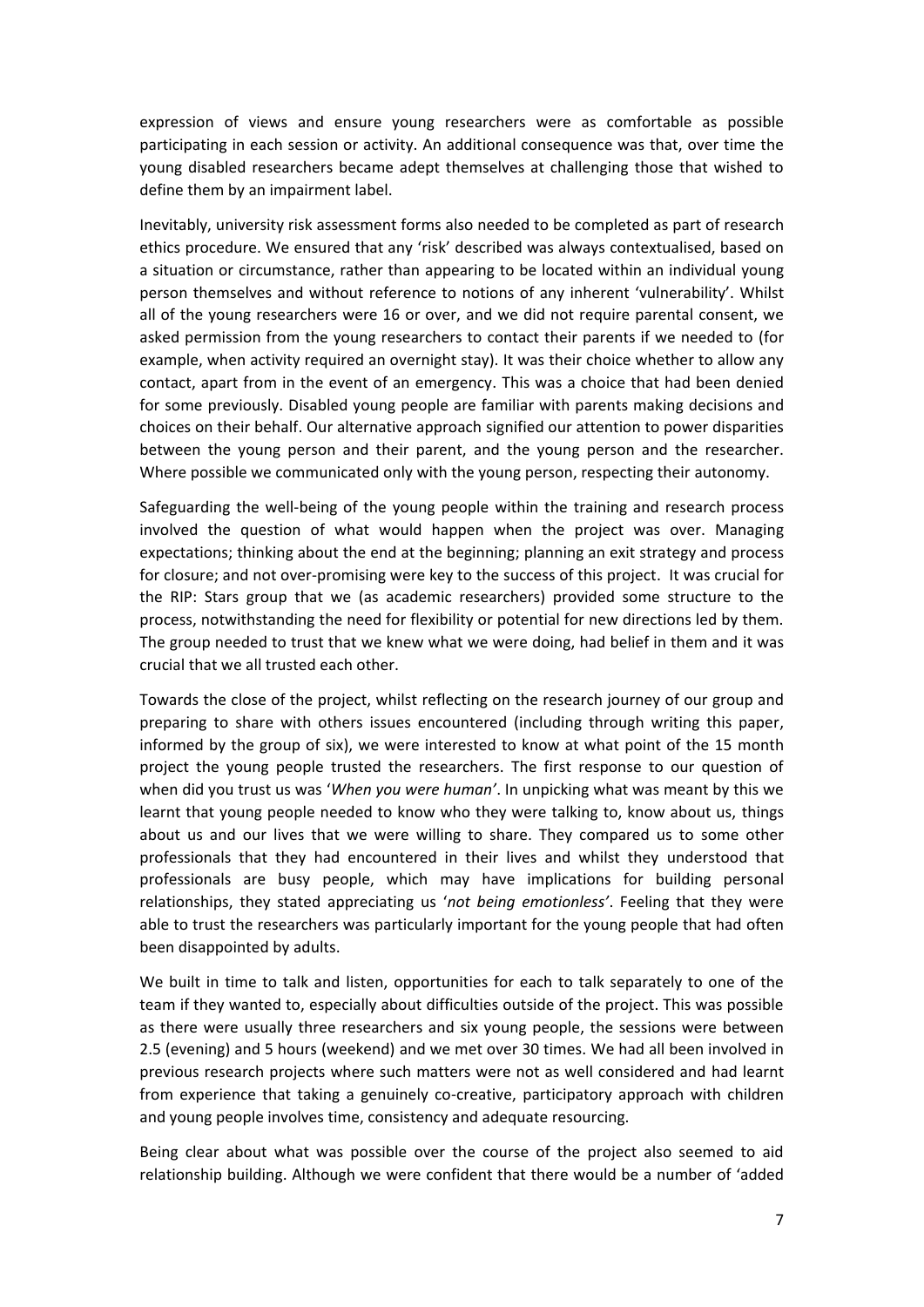value' opportunities arising through our networks of contacts we were nevertheless careful to under-promise and over-deliver. We found, as O'Kane (2008) also did, that having the space to take part on their own terms increased young people's involvement in taking on new challenges and their sense of ownership of the project. It was made clear at the outset that each aspect of the project was open to re-negotiation and potential changes of focus and direction – within constraints/boundaries imposed by the budget, which was set by the funder.

## **2) Empowering disabled young people whilst managing disempowering experiences**

Early on in the project the young researchers were introduced to the social model of disability and the notion of disabled children's rights. It was fundamental to the research approach being adopted, that all members of the team knew what the differences between a medical model and social model of disability were and how the model impacts on views of disability. However, all of these took place within a context where we were aware of the differing experiences of the group, and the impact that this had on their need for training and support. As the young people became empowered within the project, we developed trust with each other and shared more personal experiences. Subsequently tensions became evident between young researchers experience of becoming empowered within the project but managing personal experiences in their own life where they have been, and continue to be, afforded few empowerment opportunities. They also shared how they were often subject to many restrictions in the name of protection or due to a denial of their rights.

Equally, the research evidence that they gathered highlighted to them high levels of entrenched ableism and the lack of autonomy in the lives of disabled young people generally. Concerns were raised by the academic researchers regarding the impact of the negative research evidence on their well-being and whether it was right to expose young people to this. Yet we were also conscious that it was also their right to be informed about and aware of the issue. At an early steering group meeting the potential consequences of involving children and young people in addressing issues of injustice which they, themselves may face was discussed. Our partners (a disabled people-led organisation and disability activist) also had experience of working with children who had become angry or upset at the injustices experienced by themselves and those in a similar position. Raising awareness of oppression and discrimination through research can raise difficult emotions (Brady and Brown, 2013). These emotions manifested variously in our young researchers. One young man's anger about injustice was evident; in one session he was raising his voice, pacing around, talking about the unfairness and coming to the realisation, which he had always felt, that he should not have had the poor treatment that he had experienced across a number of schools and from a range of professionals who should have provided support.

In a further example, another young man began to challenge his parents and his college lecturers once he knew that he had rights under the UNCRPD. He asked more questions than usual and wanted to know about his own EHCP and to be more fully involved in any decisions which were being taken about his life. As a result of participation in the project he was no longer willing to passively accept a lesser role in discussions about his life.

A young woman who was generally very quiet did not show any outward signs of being distressed by what was discussed during the sessions, however, when asked to lead a collaborative article to be published in the Alliance for Inclusive Education's 'Inclusion Now' magazine (2018) she was able to freely express how she felt: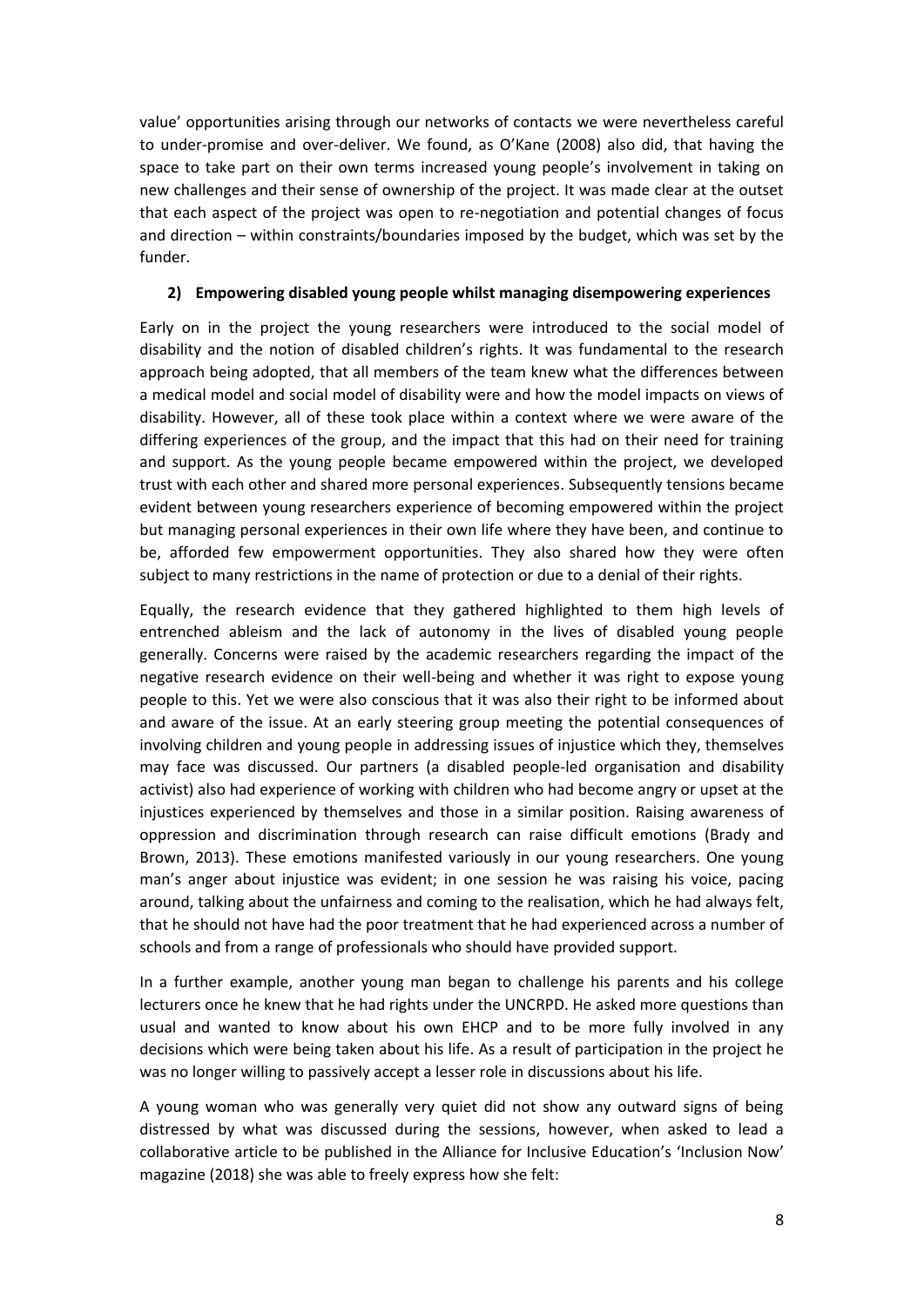'*We have also learned about the social model of disability…..we now feel angry because through our research we have found out that in reality we cannot make a complaint or change our EHCP without a legal process. We are also angry because we have found that EHCP's are not always carried through correctly. Disabled young people are not always involved in their plans and do not get a real say into what is in them*' (p3).

In discussion with the group, some young people said that they had always spoken out and known when they or others were not being treated fairly but had previously been told that they were in the wrong: '*I nearly got kicked out of college for speaking out'*. In this case the young man was asking for support at college which was denied, he was unable to start his preferred course and told us '*I feel cheated out of my life*' because he was excluded from being able to make his own decision.

We raised the question, which other researchers have considered, of whether involvement in the project had raised expectations about how much power disabled young people could and should have when, in reality, this is not always available to them. He and the group strongly felt '*if you never give them hope then how can they achieve their best?*' They appreciated that through the project they had been given hope, they said that we had never given them guarantees but also not simply said no, that things were not possible. In other areas of life promises had often been made and then not kept, leaving the young people feeling let down, disappointed and sometimes angry. Anger, however, was not always regarded as a negative emotion as it meant that young people were passionate and motivated to speak up. The effect of anger needed to be managed…*'angry that the world is like that and you want to make it better*'.

Our response to the emergence of these feelings and emotions was to make time for discussion about how, during interviews, such feelings could be channelled into challenging the EHCP decision-maker participants in appropriate and socially acceptable ways. We talked about asking poignant questions, using our research evidence to state a case, not relying too heavily on personal experience but also still feeling able to talk about lived experience. Yet, we were aware that we were attempting to carefully manage the young researcher reactions, to our action of introducing the idea of rights and the social model of disability.

## **3) The emotional impact on disabled young people of co-leading research**

Evaluating the impact of the research is important and will consider societal change, improvement in the lives of the wider group of children, young people and parents and influence on policy over time. The impact of engagement in this research and fieldwork on the young people involved is more difficult to measure as it was only one part of their lives, changes and development over the previous 15 months. Yet, when asked, the RIP: Stars were able to say directly how they felt they had benefited from participating in the project. One young person said:

'*That is easy. Think about it. What would I have done if I had not done this project? Woken up in dread every day, thinking about college, saying I don't know why I'm here…I was shy, scared, sad, angry and I developed, as a person, because of this'*.

Another young man gave an example of how he had made a complaint when he was unable to access his computer account at college for some time, saying that he was now more aware of what he was able and entitled to do '*when things go wrong'* and that he would not have said anything or raised the issue before his involvement in the project.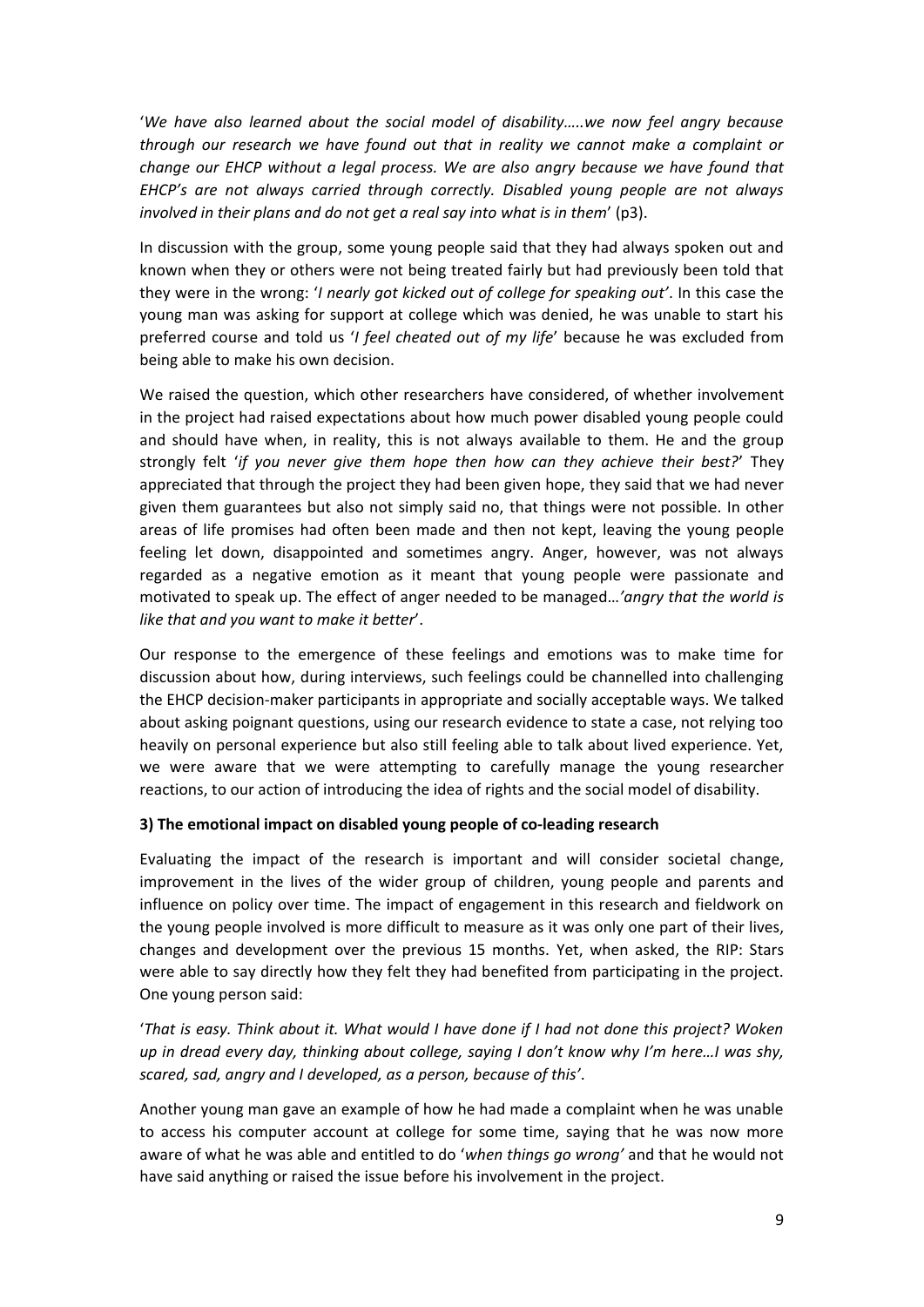The RIP: Stars identified what they regarded as the key personal and group successes of the project. Predominantly this centred on the fact that they had co-led the project and had been involved in decision-making throughout the process – they identified that they had planned, developed and delivered the project at all stages. Of equal importance was the development of their own knowledge particularly concerning their rights and gaining a more empowering perspective of disability through utilising a social model approach. This was an approach which they could identify with, which motivated them, and which they could use as a framework for understanding how their research could impact on policy and practice. Successes also centred on the impact they felt their work was making through numerous dissemination events, contributing to other policy and practice development opportunities which came their way as people within the sector learned of their work. On a personal level they spoke of gaining skills, confidence, friendships and being proud of themselves.

However, with dedication to the project and stories of positive impact in the lives of the young people involved also came accounts of the emotional impact of the huge responsibility to improve the lives of participants. One young person told the group that if the project had failed '*I would have been in tears every day, with the burden of the other voices we'd heard we had got to make it work'*.

This sombre revelation caused us to question whether it is even appropriate for researchers and research involvement to put that 'burden' on disabled or any young person. The group felt that no, it would not be right for individual young people to be burdened but this is where team work is important, as the burden is shared across the team. With the responsibility to make a difference also came hope and a sense of possibility – '*we can edit the future now, for young people*'.

## **Discussion**

Drawing on examples from the *RIP:Stars* DRILL funded project, this paper has argued that disabled children and young people have a right to be included in research about their lives and the lives of other disabled children and young people. When researchers commit to young people having a right to be heard, taking part in decisions, and influencing action, the ways in which this happens may be unconventional. For example, the act of sharing power and control during the process can appear to be taking risks around the safety of young people and can challenge procedures and practice that operate to reinforce the vulnerability and dependence of disabled children. However, this is highly necessary, otherwise medicalised and objectifying ideas which often categorise, 'other' and limit possibilities will be perpetuated. Researchers and indeed practitioners and policymakers need to ensure that any participation of disabled children and young people in decision-making about their lives is not limited by narrow assumptions of their abilities. Young people involved in this project did not want to be defined solely in terms of their impairment. In fact at the start of the project a minority rejected being regarded as disabled or having additional needs as this had always been a marker of difference and been experienced negatively. By the close of the project they had a different view, claiming their disabled identity, their rights and being able to challenge assumptions by others of individual deficit. As identified by them, this change was facilitated by an understanding of their rights and a more empowering view of disability through working within a social model of disability. This study enabled the young researchers to use their skills, their voice and undertake leadership roles of which they were all capable but all of which had been previously denied to them in their lives, especially within education. Utilising this framework could easily be undertaken in practice settings,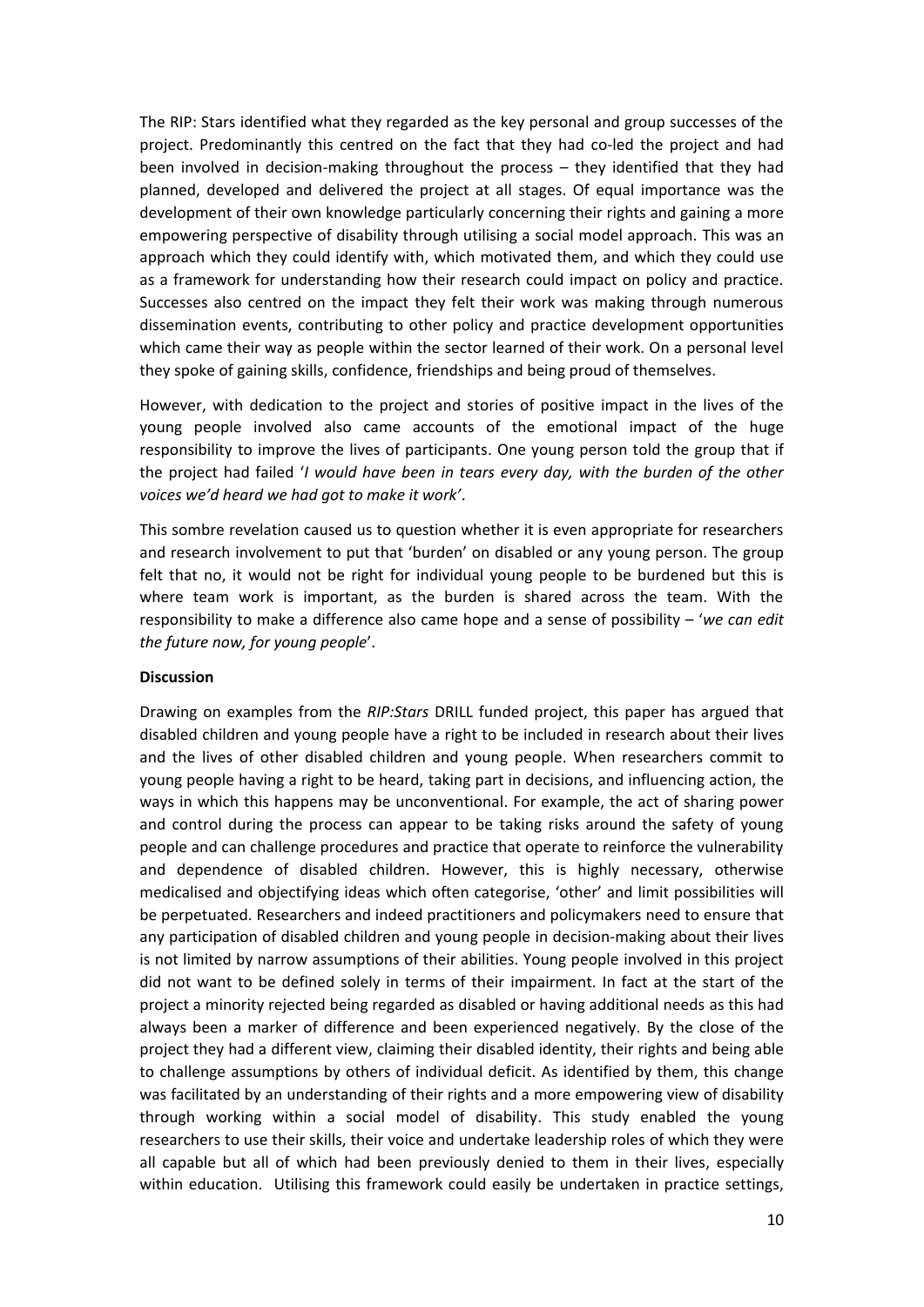supporting the involvement of disabled children in decisions about their own lives, mirroring the research process.

Throughout this project, as academic researchers, we wanted to motivate, encourage, raise aspirations yet not raise hopes unrealistically. Providing disabled young people with the opportunity to co-lead a research project over 15 months necessitated finding a balance between the constraints of, at times, rigid procedures and supporting young people to lead. The following is an example of how one young man thinks this worked out:

*'Before I started this project I had no voice to make a change but being on this project has changed my life and will change everyone else's life. Especially the University team have helped me to be confident in speaking. I'm really proud of this project, and of myself, and the group. We have all worked really hard, we've committed 110%, we've never missed a meeting, we are now work colleagues'.*

The young researchers expressed frustration, anger and sadness about being kept in the dark and not having known about their rights as disabled persons before starting the project. The research led them to argue that children and young people need to know this information from an early age. Their passion for focusing on influencing social change came from direct, lived experience of inequality and injustice, particularly within education. Many of their painful life experiences were linked with their school or college educational experience and often a lack of support. As one young man said in a final reflection session on what being involved in the project had meant to the RIP: Stars:

*'Growing up in education I have been ignored or moved to one side. I have been neglected by staff, support has been taken away and growing up I have always wanted to make a change for the better for children so I did everything I could to support them in lessons, an unpaid teacher, risking my exams to help someone in a wheelchair because the staff would not help. And being able now to actually make a change for the future to make so many children's lives better and getting my voice heard is amazing and if I wasn't here now I wonder what I would have spent all of this time doing because I feel like this was the best way to spend it'.* 

Although the emotional impact on qualitative researchers of fieldwork relating to sensitive issues has been much discussed (Letherby, 2003: Mannay, 2018), less discussion has taken place around the emotional impact and labour of disabled young researchers. Having created an inclusive space where personal and sometimes quite traumatic experiences were shared the impact of the stories heard stayed with some young people and gave them resolve to make a difference. It is thus important that researchers and funders who wish to work in empowering ways with disabled children allow time and a space of support and safety, to reflect on this together.

'*When you first start off (a co-led research project) most disabled children will have their stories and if they have had a past like mine will want to make a change. Some children will think that they can't do it or they are not as good as someone else. You need to remind them that it doesn't matter who you are or what you have in your background if you want to make a change to children's lives then you are welcome in the room to do it'*.

Taken the points raised above together, engaging in raising critical consciousness and introducing (disabled young) people to their membership of an oppressed group needs to be approached carefully (Freire, 1973). It is unethical practice to raise such emotions and not provide an outlet for young people to be able to express their voice. The opportunity to be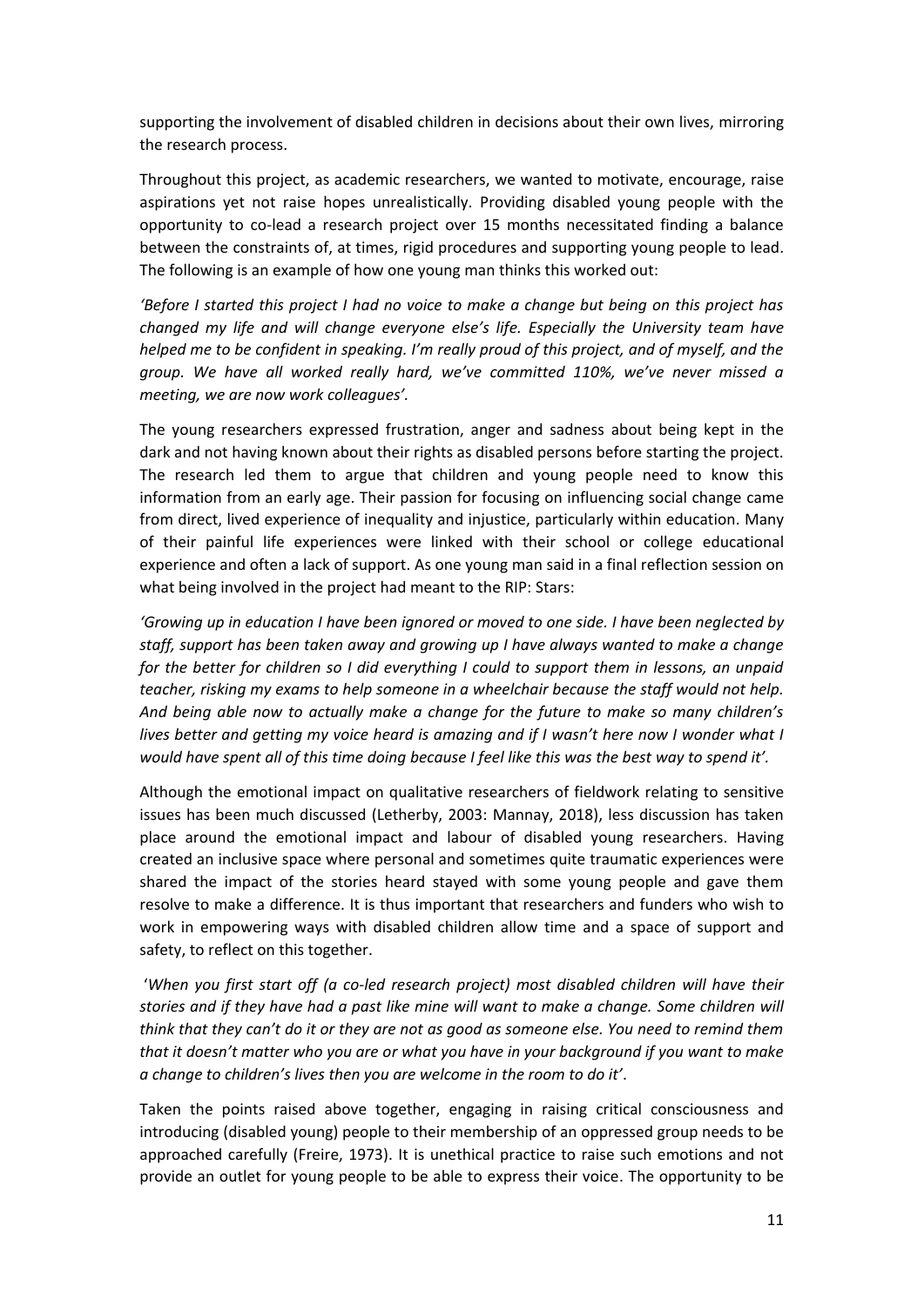heard and to make a difference is crucially important in the validation of the experience. Given the considerable emphasis placed on creating change by the young researchers, it is vital that attention to dissemination and achieving impact is seen as an integral part of any research and not just an "add on". When considering the impact of research on policy and on practice consideration also needs to be given to the impact on those who are becoming researchers, particularly when they are part of a marginalised group. In investing in the aims of the project the young researchers felt a responsibility for its success, they would have felt accountable and a sense of failure had the research findings and recommendations not been listened to or acknowledged as important. Working with disability activists - and one of the academic team having a background in policy, practice development and lobbying - has supported the young people to achieve their goals in this area. The research report and framework developed to aid professional practice has also been widely welcomed by professionals and parents and carers.

Most recently, the RIP:Stars presented their evidence to a government cross-party Parliamentary Inquiry into Special Educational Needs and Disability (SEND) provision in England. Following this UK Members of Parliament have been widely citing and quoting their words. There is evidence that the impact of this research is beginning to make a significant contribution to the on-going debates around Special Educational Needs and Disability (unpublished).

### Conclusion:

Attention to the process of research as well as the outcome or outputs is essential when aiming to influence social change and research in an ethical and socially responsible way particularly when researching with (young) people understood to be marginalised (Brady, Brown and Wilson, 2012; Brady and Brown 2013; Mannay, 2018). Participatory research methods are often equated with the enabling of the exercise of agency, as children and young people become involved in the construction of knowledge about themselves. Gallacher and Gallacher state that researchers, in acting in socially just ways, must be honest and open about what they aim to achieve through engaging young people. Most importantly they need to address the 'messy contingencies of research encounters' (2005:8). Throughout our thirty plus working meetings with the young researchers we were required on several occasions to address and prioritise such messiness. Our loose plan did not always go to plan as each step was open to discussion and joint decision-making which shaped the direction, often in more creative ways. As Larkins et al (2015) have argued, much children's rights framed research lacks critique, this paper has engaged with the challenges of rights led coresearch to challenge dominant ideas about participation, inclusion and protection relating to disabled children and young people. Change is required to the cultural context of how their lives are currently perceived, including the development of a rights-based framework against which to ensure quality within the new assessment framework and development of subsequent Education, Health and Care Plans (EHCPs), and young people's meaningful inclusion in research about the lived experience of disabled young people.

#### **Acknowledgements**

We would like to thank DRILL/Big Lottery for funding the research and training upon which this paper is based. We would also like to acknowledge the support provided by Zara Todd,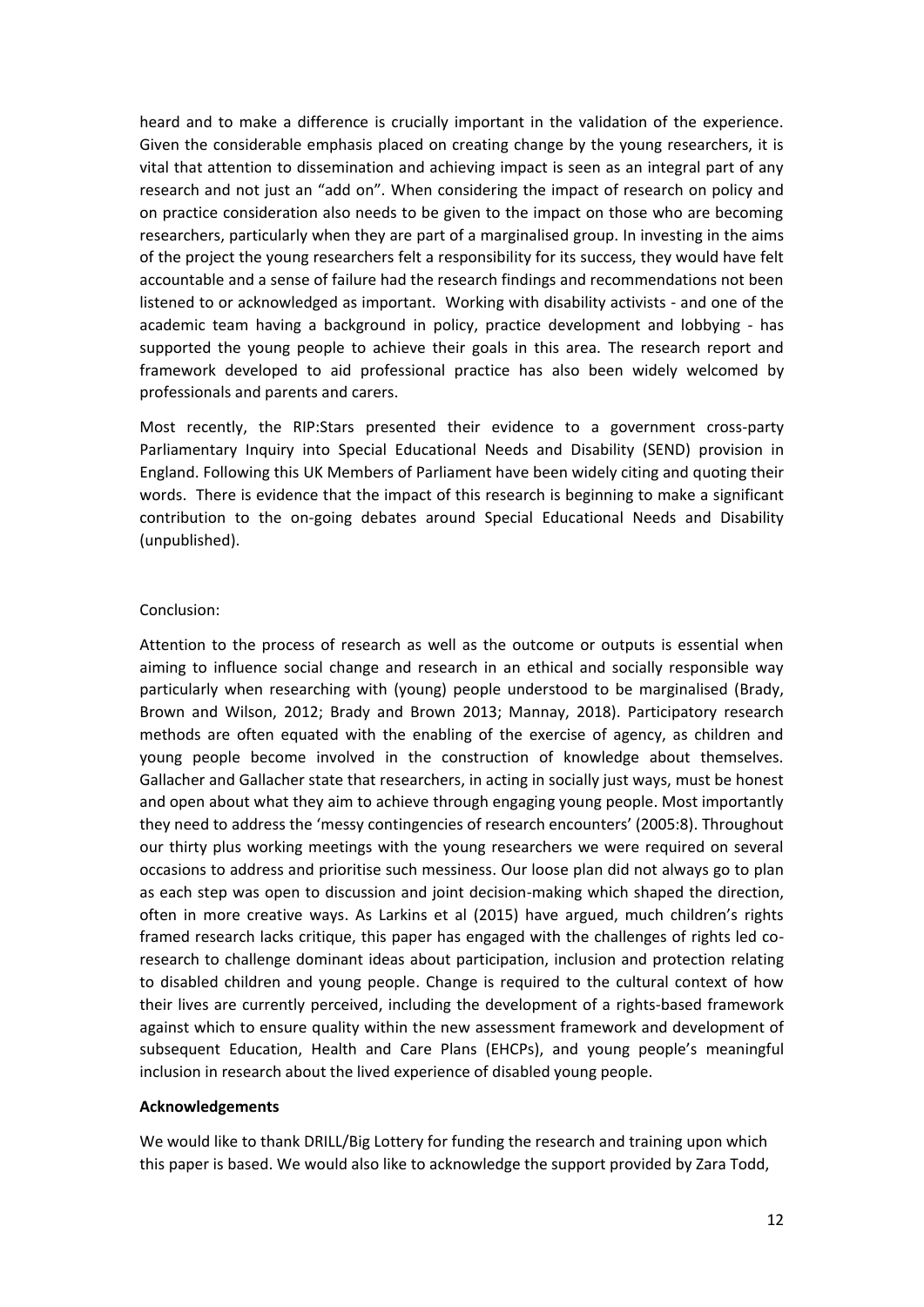Tara Flood, and the Alliance for Inclusive Education. We also appreciate Shirley Durell's support provided to the project and to the young researchers throughout the training and research. We thank Ben, Eva, Heidi, Jordan, Tom and Vandana for their unwavering commitment to the project and for informing this paper with their reflections.

#### References

Alderson, P. (2007) Competent Children? Minors' consent to health care treatment and research. *Social Science and Medicine*, 65, pp2272-2283.

Alderson, P. and Morrow, V. (2011) *The ethics of research with children and young people: A practical handbook.* London, Sage.

[Beresford, B.,](https://pure.york.ac.uk/portal/en/researchers/bryony-anne-beresford(1afc3825-f58d-4105-a7b6-aa2500546cde).html) (2002) *What Works for Children? Effective Services for Children and Families.* Mc Neish, D., Newman, T. & Roberts, H. (eds.). Buckingham: Open University Press, p. pp.147- 164 18 p.

Bradbury-Jones, C. and Taylor, J. (2015) Engaging with children as co-researchers: challenges, counter-challenges and solutions. *International Journal of Social Research Methodology*, 18:2, pp161-173.

Brady, G. Brown, G. and Wilson, C. (2012) 'Young mothers' experiential knowledge and the research process' in Barnes, M. and Cotterell, P. (eds) *Critical Perspectives on User Involvement.* Bristol: Policy Press

Brady, G. and Brown, G. (2013) Rewarding but let's talk about the challenges: using arts based methods in research with young mothers, Special Edition of *Methodological Innovations Online* – Methodological Innovations: questions and answers; challenges and solutions, Volume 8, 1: p99-112

Cavet, J and Sloper P (2004) Participation of disabled children in individual decisions about their lives and in public decisions about service development. *Children and Society*, 18 (4) 278.290.

Davis, J.M. and Watson, N. (2001) Countering stereotypes of disability: disabled children and resistance in Disability and Postmodernity: embodying disability theory, M Corker and T Shakespeare (eds) *Disability and Postmodernity*, Continuum

Department for Education (2017) *Working together to safeguard children: A guide to interagency working to safeguard and promote the welfare of children*. London, Dfe.

Franklin, A and Sloper, P (2006) 'The participation of disabled children and young people in decision-making within social services departments. A national survey.' *British Journal of Social Work,* 36 *p723-741.*

Franklin, A. & Sloper, P. (2009) Supporting the Participation of Disabled Children and Young People in Decision-making, *Children & Society, 23, 1, p3-15.*

Franklin, A. and Martin, K. (2018) *Voice, participation and co-production with disabled children*  and young people in Wheatley, H. (eds) 21<sup>st</sup> Century Social Work with Children and Young People with Disabilities. Research in Practice. Dartington.

Franklin, A., Raws, P. and Smeaton, E. (2015) *Unprotected, overprotected: Meeting the needs of young people with learning disabilities who experience, or are at risk of, sexual exploitation*. Barnardos, London.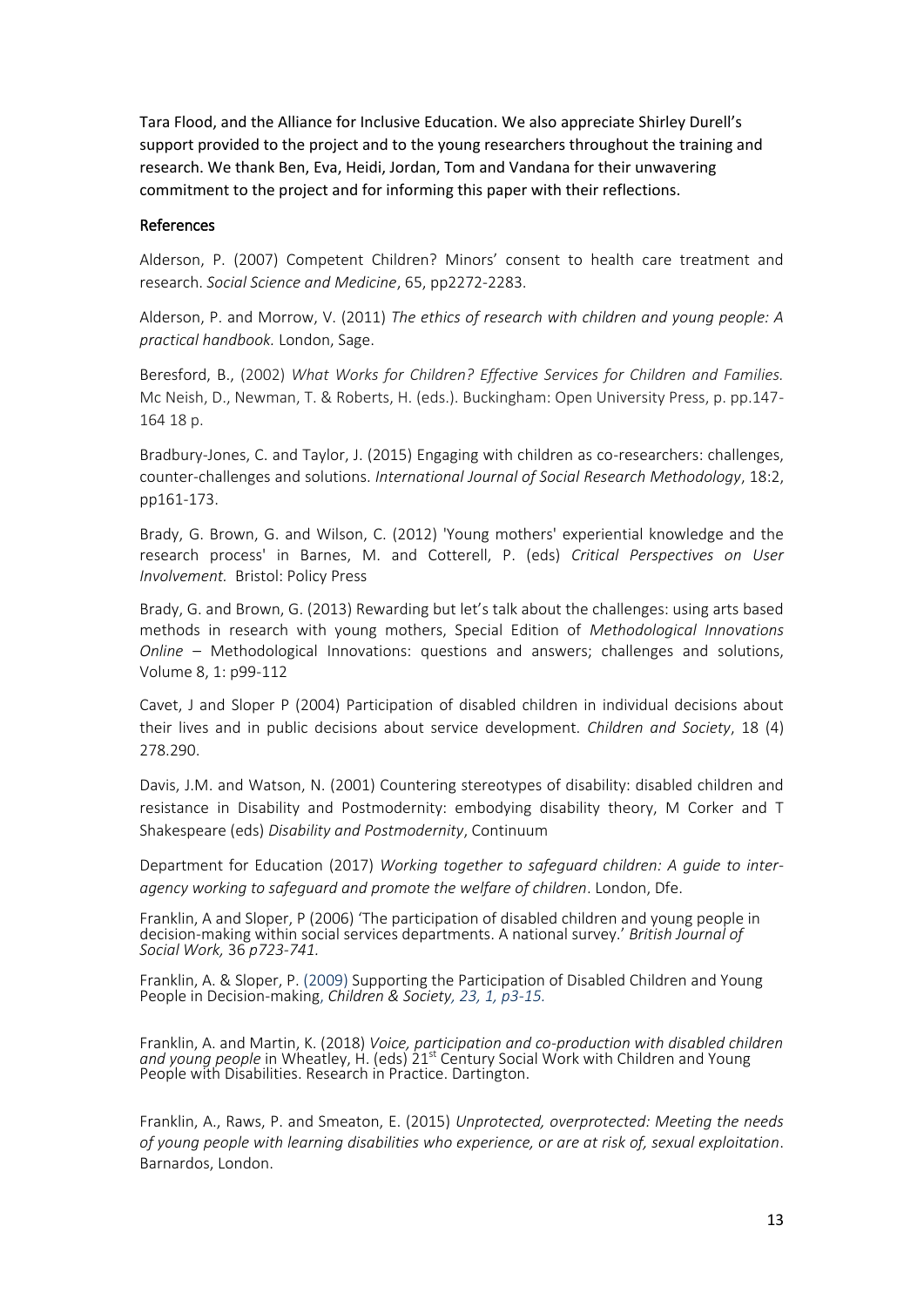Freire, P. (1973) *Education for Critical Consciousness,* New York. The Continuum Publishing Company.

Gallacher, M. and Gallacher, L. (2005) Participatory methods in research with children: a critique [www.geos.ed.ac.uk/homes/s0453363/brunelpaperpdf](http://www.geos.ed.ac.uk/homes/s0453363/brunelpaperpdf)

Hart, R. (1992) *Children's Participation: From Tokenism to Citizenship*, Florence, Unicef International Child Development Centre.

Jones, C., Stalker, K., [Franklin, A.,](https://pureportal.coventry.ac.uk/en/persons/anita-franklin) Fry, D., Cameron, A. & Taylor, J., (2017) [Enablers of help](https://pureportal.coventry.ac.uk/en/publications/enablers-of-help-seeking-for-deaf-and-disabled-children-following-2)[seeking for deaf and disabled children following abuse and barriers to protection: a](https://pureportal.coventry.ac.uk/en/publications/enablers-of-help-seeking-for-deaf-and-disabled-children-following-2)  [qualitative study.](https://pureportal.coventry.ac.uk/en/publications/enablers-of-help-seeking-for-deaf-and-disabled-children-following-2) *Child & Family Social Work.* 22, 2, p. 762-771.

Kirby, P., Lanyon, C., Cronin, K. and Sinclair, R. (2003) *Building a Culture of Participation: Involving children and young people in policy, service planning, delivery and evaluation*. London. Department for Education and Skills.

Larkins, C., Lloyd, J., Thomas, N., Carter, B., Farrelly, N.J. and Judd, D (2015) Support for children's protagonism. *The International Journal of Children's Rights,* 22 (2), pp332-364.

Letherby, G. (2003) *Feminist research in theory and practice*. Buckingham: OUP

Liddiard, K., Runswick-Cole, K., Goodley, D., Whitney, S., Vogelmann, E. and Watts, L. (2018) "I was excited by the idea of a project that focuses on those unasked questions" Co- producing Disability Research with Disabled Young People. *Children and Society*, 33, (2), pp154-167.

Lundy, L. (2007) "Voice" is not enough: Conceptualising Article 12 of the United National Convention on the Rights of the Child. *British Educational Research Journal*, 33 (6), pp927-42.

Lundy, L., Mc Evoy, L., and Byrne, B. (2011) Working with young children as co-researchers: An approach informed by the United Nations Convention on the Rights of the Child. *Early Education and Development*, 22, pp714-736.

Mannay, D (2018) *Visual, narrative and creative research methods: application, reflection and ethics*. London: Routledge

O'Kane, C. (2008) The development of participatory techniques: facilitating children's views about decisions which affect them in P. Christensen and A. James (eds) *Research with Children: perspectives and practices*, Oxon: Routledge

Oliver, M. (1996) *Understanding Disability.* Basingstoke: Macmillan.

Shakespeare, T. and Watson, N. (1998) Theoretical perspectives on research with disabled children, in C. Robinson and K. Stalker (Eds.) *Growing up with Disability,* London, Jessica Kingsley.

Shier, H. (2001) Pathways to Participation: Opening, Opportunities and Obligations. *Children and Society,* 15 (2), pp107-17.

Thomas, C. (2004) Developing the social relational in the social model of disability: a theoretical agenda, in C.Barnes and G.Mercer (eds) *Implementing the Social Model of Disability: theory and research, The Disability Press*, Leeds